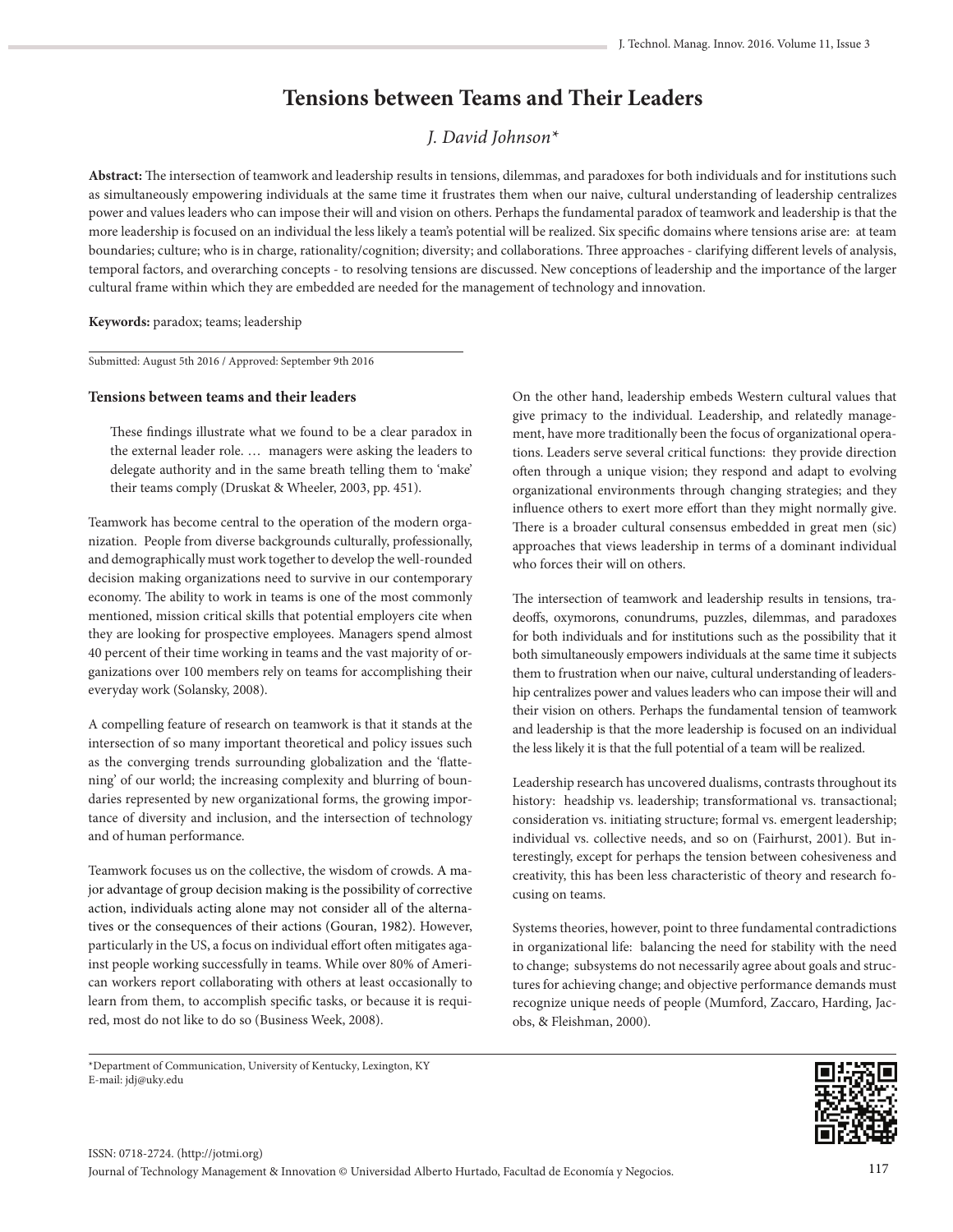Such tensions reveal contradictory and/or inconsistent qualities, statements that seem absurd but which may be true in fact. They stimulate us to deeper thought and a desire for resolution that needs to be approached deliberately as we will do in the following sections of this essay. Here we will explore six specific domains where tensions arise: at team boundaries; culture; who is in charge; rationality/cognition; diversity; and collaborations. Next we apply three approaches - clarifying different levels of analysis, temporal factors, and overarching concepts, -to resolving tensions in these domains. We conclude with a discussion of new conceptions of leadership and the importance of larger cultural frames within which they are embedded.

## **Teamwork**

The impact of internal organizational groupings has always been of central interest to organizational behavior, dating back at least to the Hawthorne studies which clearly demonstrated that informal groups had profound effects on organizational performance (Kilduff & Tsai, 2003; Scott, 2000). Fundamentally teams allow organizations to accomplish tasks that are too big for one individual. They are the building blocks that make organizational size manageable. Classically groups are seen as influencing member satisfaction, performance (e.g., facilitation, risky shift), perception (e.g., Asch), and development of norms and attitudes.

Many authors (e.g., Poole & Real, 2003) have suggested that ideally teams increase: the many different types of expertise and points of view that are brought to the table; access to a wider range of resources outside of the team; share risks and outcomes; learning and potential growth among team members; consensus concerning a course of action; buy in and involvement; commitment to achievement of overall goal; and improve quality by having more than one set of eyes to look at a problem. On the other hand there are many potentially dysfunctional aspects of teams: concertative control; social loafing; groupthink; diffused responsibility; and waiting for someone else to take charge.

Teams are essentially groups on steroids. "Teams have a well-defined focus and a sense of purpose and unity that members of other groups do not share" (Poole & Real, 2003, pp. 370). Ideally team members share leadership roles, are accountable, encourage open-ended discussion, encourage listening, and measure their performance (Katzenbach & Smith, 2013). Teams are most appropriate when the organizational problem to be addressed is complex requiring a high degree of interdependence among team members (Sheard & Kakabadse, 2004).

Higgs reviewed 52 authors definition of teams and identified seven common elements: common purpose; interdependence; clarity of roles and contribution; satisfaction from mutual working; mutual and individual accountability; realization of synergies; and empowerment (Sheard & Kakabadse, 2004). Salas and his colleagues have suggested there is a 'big five' in teamwork: team leadership, mutual performance monitoring, backup behavior, adaptability, and team orientation (Salas, Sims, & Burke, 2005). Backup behavior refers to the willingness

of other team members to provide assistance when needed. Many of these elements are included in the following definition: *A team is a small number of people with complementary skills who are committed to a common purpose, set of performance goals, and approach which they hold themselves mutually accountable* (Katzenbach & Smith, 2013, pp. 39, italics in original). We might add to this definition shared decision making with some understanding of each other's roles, contributions to team, and that members interact adaptively and dynamically in pursuit of team goals.

## **Leadership**

Most managerial discussion of leadership focus on headship. However, it is important to distinguish leadership from headship. Managers can be leaders, but they are not always leaders. They can influence people to get things done because of their positions. This headship is maintained through an organized system and it doesn't emerge from spontaneous recognition of group members. Headship situations are often characterized by external group goals set by a larger organization; as a result there is a lack of a sense of shared feelings and joint action. There can be clear status and other differences between the head and their followers which contribute to problems in communication. A managers influence depends on the organized system of which they are part (Gibb, 1969). On the other hand, leadership can be viewed as the influential increment, the ability to get others to do more (or different things) than they would normally do. For the moment, since the tensions are more pronounced, we will focus on managerial leadership associated with positions.

## **Tensions**

Tensions are a ubiquitous feature of social life. They are manifested in a number of particular forms which are often discussed interchangeably: contradictory logics, competing demands, clashes of ideas, contradictions, dialectics, irony, paradoxes, dilemmas, dualisms, and so on (Cooren, Matte, Benoit-Barne, & Brummans, 2013). These tensions reveal contradictory and/or inconsistent qualities, statements that seem absurd but which may be true in fact. They stimulate us to deeper thought and a desire for resolution that needs to be approached deliberately. Dilemmas often represent a choice between equally balanced alternatives, each with associated costs and benefits, predicaments that seemingly defy a satisfactory resolution, often presented in either/or terms (Westenholz, 1993). Paradoxes are statements contradictory to received opinion; seemingly contradictory statements that may nevertheless be true. "Paradox is the simultaneous existence of two inconsistent states, such as that between innovation and efficiency, collaboration and competition, or new and old" (Eisenhardt, 2000, pp. 703).

The existence of paradox has been a pervasive theme in the management literature (Eisenhardt, 2000). While paradoxes reveal seemingly contradictory elements, dilemmas often reveal contrasting forces that may represent opposite, orthogonal ends of an underlying continuum. (e.g., participation, involvement, autonomy at one end, the need for direction at the other).They often entail either/or situations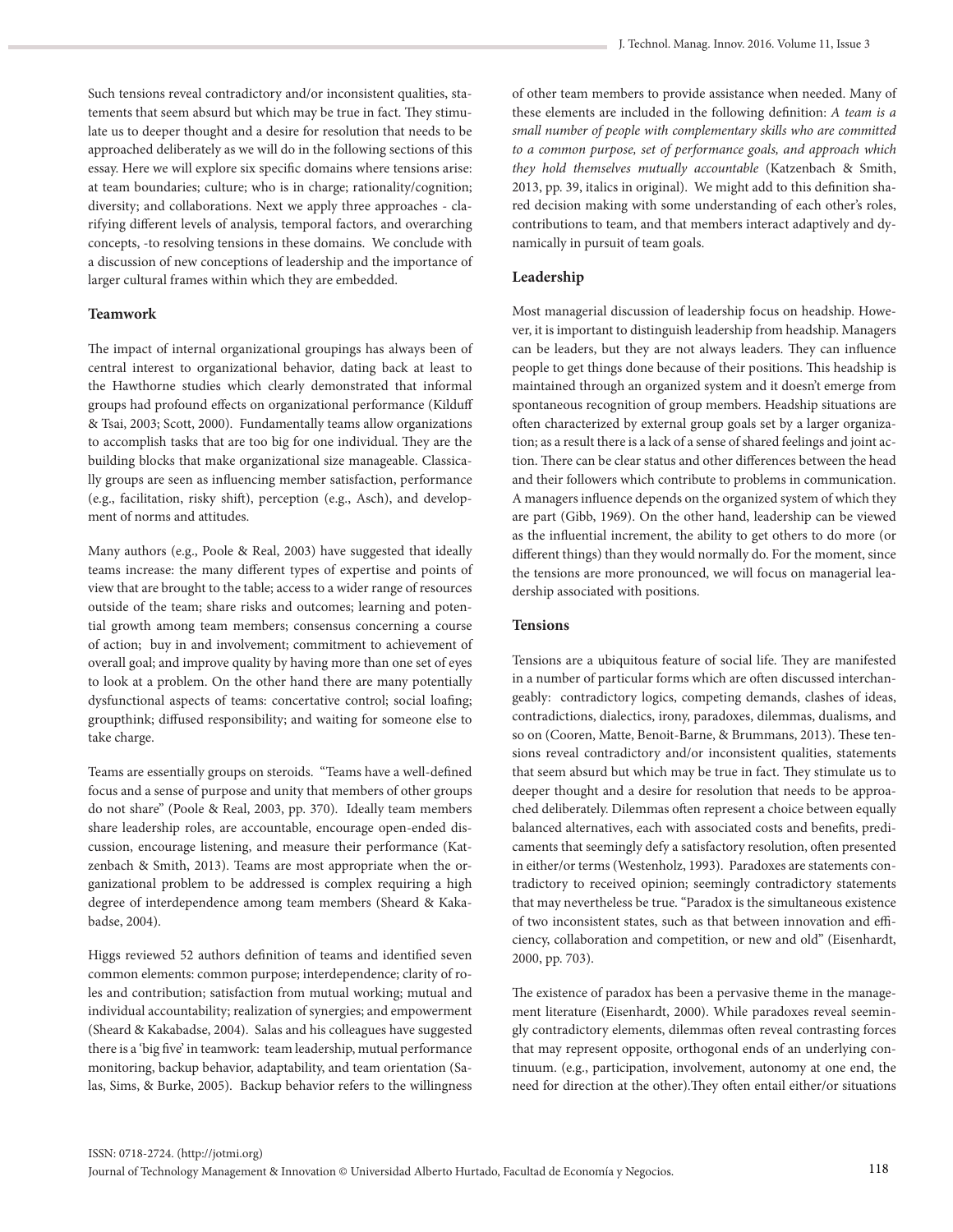where one alternative must be selected (Cameron & Quinn, 1988), but they can also be paradoxical when options are contradictory and linked in such a way that any choice will only be a temporary one since tensions will resurface (Smith & Lewis, 2011). Here we will explore six specific domains where paradoxes arise: at team boundaries; culture; who is in charge, rationality/cognition; diversity, and collaborations (See Table 1).

**Table 1:** Dimensions of Tensions Dimension

| <b>Tensions</b>       | Teamwork                                                                                                 | Leadership                                                               |  |
|-----------------------|----------------------------------------------------------------------------------------------------------|--------------------------------------------------------------------------|--|
| <b>Boundaries</b>     | Basis for Identity                                                                                       | Representative to/of<br>Outside World                                    |  |
| Culture               | Constrains; Developing a<br>Common Ground:<br>Vision; Founding Fathers<br>Basis for Action<br>(sic)      |                                                                          |  |
| Who is in Charge?     | Autonomy; Concer-<br>tative Control                                                                      | Syntality; Idiosyncracy<br>Credits                                       |  |
| Rationality/Cognition | Certainty; Best Synthe-<br>Group Mind;<br>sizer; High Cognitive<br><b>Shared Cognition</b><br>Complexity |                                                                          |  |
| Diversity             | Dualism; Represen-<br>tative Role                                                                        | High Status Professions;<br>Assigned vs. Emergent;<br>Managing Pluralism |  |
| Collaboration         | Generalist vs. Spe-<br>cialist; Individual vs.<br>Collective                                             | Monitor; SEC for<br>Relationships                                        |  |

#### **Managing Boundaries**

Whether one is considered to be in a team or not becomes a basis for individual identity. Identification with team becomes an important source of self-esteem for team members. In effect individuals know who they are (and are known to others) by what groups they belong to.

A major function of assigned leaders is to serve at the boundaries representing a team to larger organization while also insuring that the team's efforts fit with the larger organization. One of the classic sources of satisfaction with a supervisor is their ability to obtain needed resources from the organization (Pelz, 1952), but this often involves accepting some constraints on the operation of the team. Referring back to the lead quote of this article often management expects heads to impose a direction for the team. Imposing solutions while simultaneously involving the team to get buy-in undermines developing an optimal solution based on the participation of team members. It is difficult to maintain a balance between leadership and teamwork in many organizational contexts, especially if one is trying to develop a truly participatory climate.

## **Culture**

One critical element of boundaries is that the larger organization of which teams are the constituent parts, often have a supraculture which raises the questions of which culture is operative - the teams or the larger organizations. Internal, idiosyncratic cultures become a basis for team identity – competing with other teams, buffering the larger organization (often us vs. them is a powerful motivator). Interestingly one critical source of success is a willingness to fail. Creative teams need be given space to fail, to be failure tolerant (Sheard & Kakabadse, 2004).

Broadly speaking culture enriches our understanding of any information we gather while it restricts the range of answers we can seek (March, 1994). It also can improve efficiency by clearly delineating roles, relationships, and contexts within which individuals act, but it impedes the flow of information and the development of novel solutions to problems. This also leads to perhaps the ultimate paradox, the more people communicate, the more they converge on a common attitude, the less creative (different) they are. Processes of self-censorship, especially when one does not hold strong views, are often coupled with false consensus effects, the projection on to others of similar perspectives to one's own (Huckfeldt, Johnson, & Sprague, 2004).

One of the key functions of leadership is providing direction often through developing a vision. For entrepreneurs and founding fathers (sic) their personality and how they meet challenges may become embedded in the DNA of the organization (Schein, 1983).

## **Who is in charge?**

*In maintaining discipline, the leader will be less concerned with inflicting punishment than with creating the conditions in which the group will discipline itself* (Homans, 1950, pp. 435).

Fundamentally teams need some direction, especially to act in concert with the larger context of the organization. The leader needs to counterbalance the powerful internal forces that teams can use to encourage conformity. However, substituting concertative control for leadership without the checks and balances, safeguards inherent in formal supervisor-subordinate relationships can often be more damaging to the development of creative problem solving. A Community of Practice can act as knowledge police in the same impeding way that medieval guilds often operated in a value preserving manner (Wenger, McDermott, & Snyder, 2002).

It may be much more difficult for a leader, especially an assigned one, to change than for a group to come to the conclusion that change is necessary. Emergent, as opposed to appointed leaders, are most likely to embody the norms of their groups and only can depart from them at some risk of losing their standing (Katz & Lazersfeld, 1955). But if the leader is really only a figurehead for group/team sentiment – who is leading then? Hollander's (1978) idiosycrancy credit notion suggests leaders are often selected and retained because they best represent group norms, but they often enhance their status by using their credits to get their groups to adopt different directions. So, while emergent leaders are often chosen because they best represent group norms, once the group has given them power they must use it or lose it (Katz & Lazersfeld, 1955). So you have the paradoxical statement that the initial conformity of the leader eventually results in change.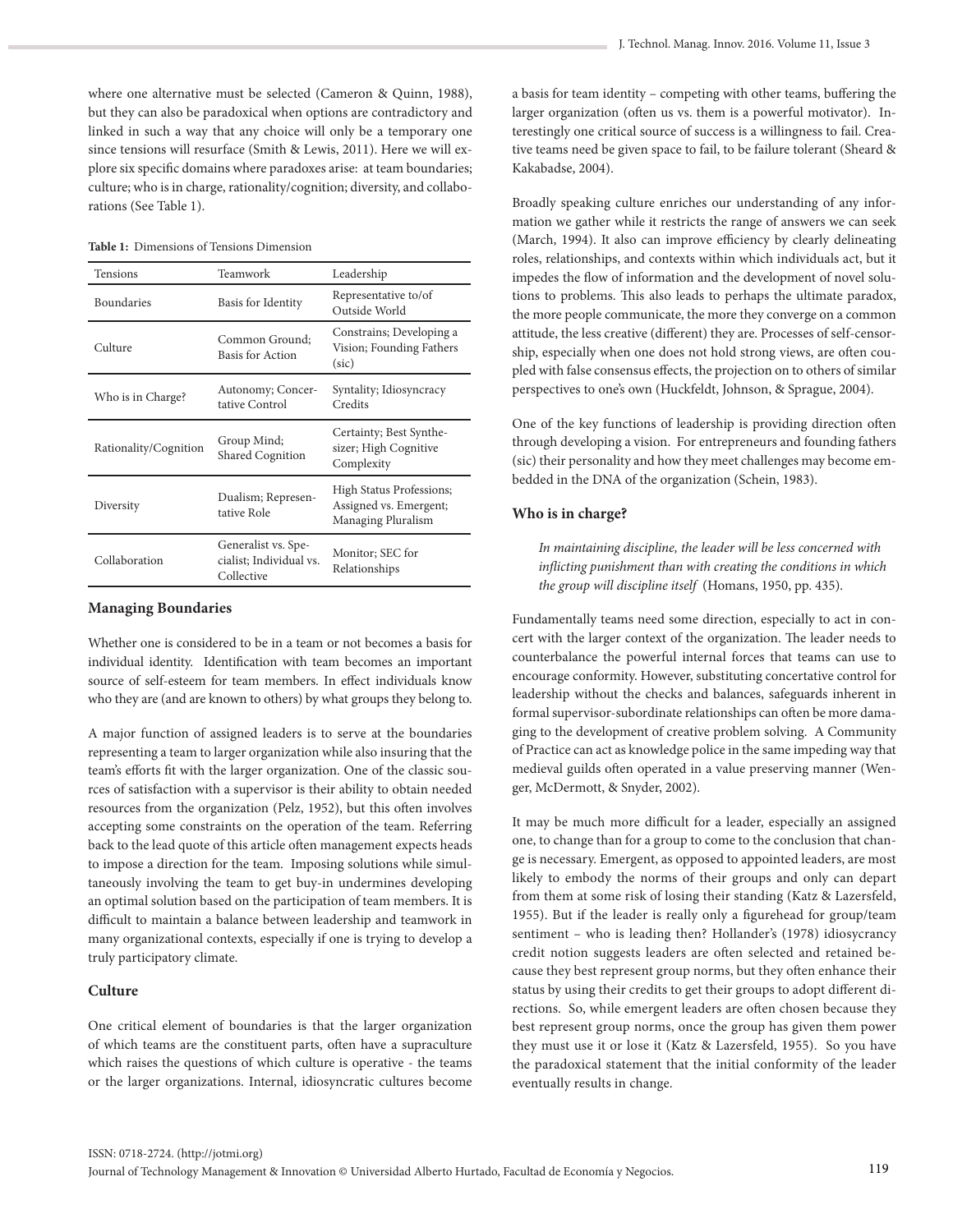## **Rationality/Cognition**

There is a commonly held belief that teamwork requires members to have similar cognitive structures. Meta-analysis have revealed that there is a cognitive foundation to teamwork with strong positive relationships to behavioral processes, motivational states, and team performance (DeChurch & Mesmer-Magnus, 2010). Shared cognitions, represented in shared mental models, result in more effective communication and are a critical driver of team performance (Salas & Cooke, 2008).

They promote receptivity to some messages, while making some others more difficult to understand. Often members operating in different frames need to come together to accomplish larger, collective purposes. These issues are critical to the operation of interprofessional teams. Decision making often rests on the cooperative judgments of organizational members immersed in different frameworks

Given traditional problems individuals have in developing certainty related to their roles, it is perhaps understandable that they have difficulties reintroducing uncertainty into their lives, partly from working directly in team settings with those who operate in different frames. This has been referred to as the "curse of knowledge" reflecting the difficulty people have in abandoning prior knowledge (Carlile, 2004). The bounded rationality they have developed with much prior effort. Often paradoxes result in even more intense use of existing strengths (Lewis, 2000), a failure to drop one's tools and more rigidity in organizational structures (Staw, Sandelands, & Dutton, 1981). When confronted with crisis situations, a failure to adopt appropriate, sometimes creative responses is related to an unwillingness to 'drop one's tools' in the face of external threats (Weick, 1996) or to expand one's role. They also can produce 'competency traps' where, because of initial success, teams quickly converge on limited courses of action and are unwilling to consider new approaches (Leonard, 2006; Rosenkopf & Nerkar, 2001; Taylor & Greve, 2006). Disastrous consequences often arise from situations where group ideas become accepted as truth, discouraging even the possibility of seeking discordant information. How long do we hold on to an answer we struggled so hard to attain?

But creating the illusion of certainty in one's vision is essential to leadership. Certainty is much desired, but the only certainty is that more certain we are the less likely we may be able to survive in today's world. The dark side of the quest for uncertainty reduction, is that once an answer is arrived at and a decision made, blockage from future information seeking may occur (Smithson, 1989).

#### **Diversity**

The composition of the team provides the initial starting point for all the rest of its activities. Organizational demography can have pervasive impacts. First, demographic factors may affect recruitment practices and the degree to which an organization will defer to members once recruited. Second, it may affect modes of control and the types of leadership that can be exercised. High status professions create problems for teams, in many ways paralleling issues of assigned leadership. For example, physicians are central to communication networks since they must authorize medical treatments reinforcing their status advantage. A third issue related to demography is intercohort conflict. If a supervisor is a member of a different demographic grouping, as well as in a privileged position, this might further impede the development of relational qualities such as openness in his/her relationships with subordinates. Finally, the relative homogeneity of teams and their organizational context also has implications for their exposure to new ideas and level of conflict (Joshi, 2006).

People need to be part of something, but they also needs to stand out (Peters & Waterman, 1982), balancing independence (personal identity, self-esteem) against a need for belonging and affiliation (Sheard & Kakabadse, 2004). Teams are often the place where operationally the U.S. cultural concern for diversity and inclusion must be resolved. But beyond surface diversity, teams must also confront deeper levels of diversity based on professional training and functional specialization. Functional heterogeneity is a critical issue in the operation of interprofessional teams and Communities of Practice. Another critical issue for teams is whether or not their members come from different status levels in the organization. Internal team leaders who are of considerably different status than the other members of the team can dampen the willingness of team members to engage in open communication. In short, then, the composition of the team provides the initial conditions for team success.

While diversity is directly related to creativity, it also is inversely related to the implementation of new ideas (Agrell & Gustafson, 1996). It has almost become a cliché to observe that the heterogeneity of team members contributes greatly to the creativity of team outcomes, but can cause difficulties in the internalities of group performance (e.g., communication difficulties). It decreases cohesiveness and increases the potential for conflict making implementation more difficult (Gargiulo & Benassi, 2000). All this leads also to a fundamental paradox, the more people communicate, the more they converge on a common attitude, the less creative (different) the organization is, but a common ground is critical for communication and implementation.

## **Collaboration**

The capacity of an organization to maintain a complex, highly interdependent pattern of activity is limited in part by its capacity to handle the communication required for coordination. The greater the *efficiency of communication* within the organization, the greater the tolerance for interdependence (March & Simon, 1958, pp. 162, italics in original).

As we proceed along the different types of interdependence and associated coordination modes the costs of communication and the burdens of decision making increase (Thompson, 1967). This implies that under norms of rationality and efficiency organizations will try to minimize the need for more complicated modes of coordination and interdependence such as teams.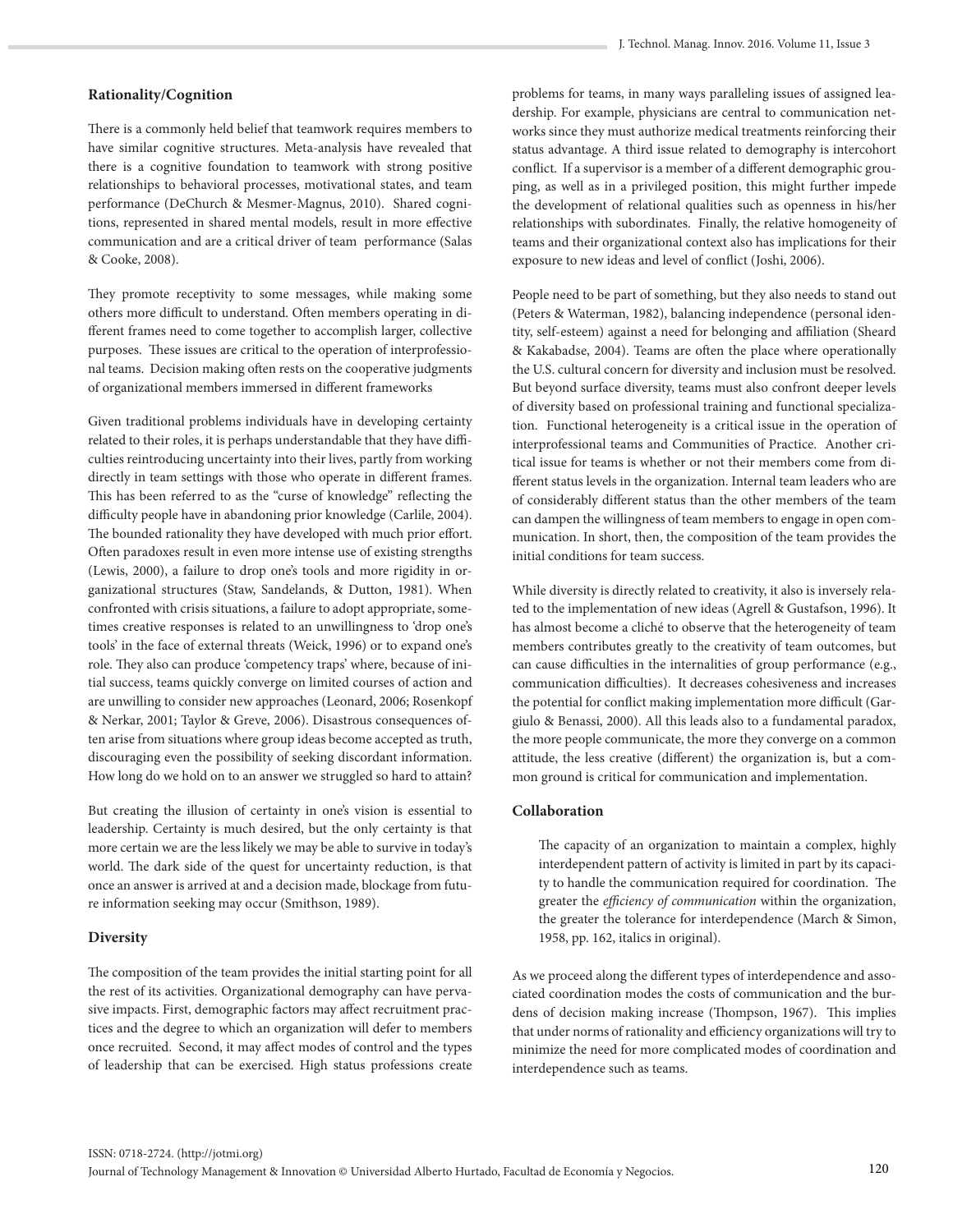Interestingly the balance needed between cohesion within groups associated with high levels of work interdependence and associated cooperation, and the structural holes that need to be bridged by managers through weak ties, often determine the relative adaptability of organizations to change

Interdependence is a necessary consequence of the division of labor in an organization (Victor & Blackburn, 1987). Members of teams may be in competition with each other for scarce resources such as promotions leading to the coinage coopetition which reflects that members in such situations must find a balance between competition and cooperation.

As we have seen a focus on interdependence has its roots in system theory approaches which classically placed paramount importance on interdependent relationships (Gulati, 2007). Generally it has been argued that increased needs for interdependence associated with differentiation will result in more lateral communication (Victor & Blackburn, 1987) best represented in detail operationally by network analysis since it can reveal how each individual job is embedded in a larger organizational structure (Brass, 1981). The failure to match network relationships (e.g., strong ties with reciprocal interdependence) to particular types of interdependence is likely to result in coordination failures (Gargiulo & Benassi, 2000).

Dialectics in relationships refer to the copresence of forces that are interdependent but negating. So, relationship bonding not only implies fusion and closeness, but also separation, distance and independence. Relationships are characterized by pulls as well as the need to differentiate each other (Fairhurst, 2001). Here is one area where leaders can make a critical difference; in effect, acting as a regulator of relationships much as the Security and Exchange Commission does in markets to insure a certain level of trust is maintained.

In the 1950's and 1960's there was a considerable body of work focused on the issue of how small group communication structures impacted performance and member satisfaction (Shaw, 1971), after a long fallow period, work on group networks within organizations has focused on the balance between internal and external information ties, needed to achieve optimal work performance (Katz, Lazer, Arrow, & Contractor, 2004). While traditionally communication has been recognized as the functional means by which groups accomplish goals, increasingly groups are seen as constituted by the communication their members have with each other. Communication structure, a fom of constraint, becomes an enabler. It is often the key factor in determining whether or not teams deliver consistently high performance. It effects the energy levels of team members, their engagement, and the extent to which they explore relevant sources of information (Pentland, 2013).

## **Resolving Tensions**

In this section we will focus on approaches to managing tensions. Paradoxically, the first step to resolving them may be to accept the necessity for them: they are inevitable features of life (Cameron & Quinn, 1988). Indeed, specifying resolutions in and of itself may be paradoxical, since a focus on dilemmas involves a recognition that there really may not be any hope of resolving them. Instead of either-or thinking we need a'both-and' orientation (Fairhurst, 2001). The point may not be some grand synthesis, resolution, but mindful recognition of the tensions and contradictions that can then create possibilities for organizational transformation (Mumby, 2005) and, in some situations, where both elements can be simultaneously pursued (Cameron & Quinn, 1988).

In this section we focus on some approaches that have been made in the past to confronting the dilemmas in the categories discussed in the prior section specified by Poole and Van de Ven (1989): clarifying different levels of analysis, temporal factors, and overarching concepts.

#### **Table 2:** Resolving Tensions

| <b>Dimension</b>          |                                                         |                                                  |                                                                             |
|---------------------------|---------------------------------------------------------|--------------------------------------------------|-----------------------------------------------------------------------------|
| <b>Tensions</b>           | Levels                                                  | Temporal                                         | Concepts                                                                    |
| <b>Boundaries</b>         | Ingroup,<br>Outgroup                                    | Ad Hoc ys.<br>Permanent                          | Structural Hole<br>Brokers: Bound-<br>ary Spanners                          |
| Culture                   | Team or Organi-<br>zation                               | Need Time to<br>Develop Elabo-<br>rated One      | Charismatic:<br>Transformational                                            |
| Who is in<br>Charge?      | External, As-<br>signed Leadership                      | Rotating Leader-<br>ship; Emergent<br>Leadership | Leaderless.<br>Self-managing<br>Teams: Unleaders:<br>Humble Leader-<br>ship |
| Rationality/<br>Cognition | <b>Imprint of Larger</b><br>Organization,<br>Profession | Tacit Knowledge                                  | Groupthink;<br><b>Bounded Ratio-</b><br>nality                              |
| Diversity                 | Deep, Functional:<br>Surface, Demo-<br>graphic          | Common<br>Ground                                 | Melting Pot or<br>Salad:<br>Status Differen-<br>tials                       |
| Collabora-<br>tion        | Network<br>Structure                                    | Cyclical                                         | Density vs. Cen-<br>trality                                                 |
|                           |                                                         |                                                  |                                                                             |

## **Levels**

Poole and Van de Ven (1989) in their classic article suggest clarifying differing levels of analysis can serve to resolve paradox. Levels of analysis has been one of the most popular topics in management theory over the last couple of decades. The issue of levels is intimately associated with that of boundaries and the concept of an in-group and out-group.

Fundamental to the discussion of in-group and out-group is whether teams form a different, and in the worst case, oppositional culture to that of the larger organization in which it is embedded. Cultivating an us vs. them attitude is a classic motivational tool of leaders and is one way assigned leaders can strengthen their identity with a team.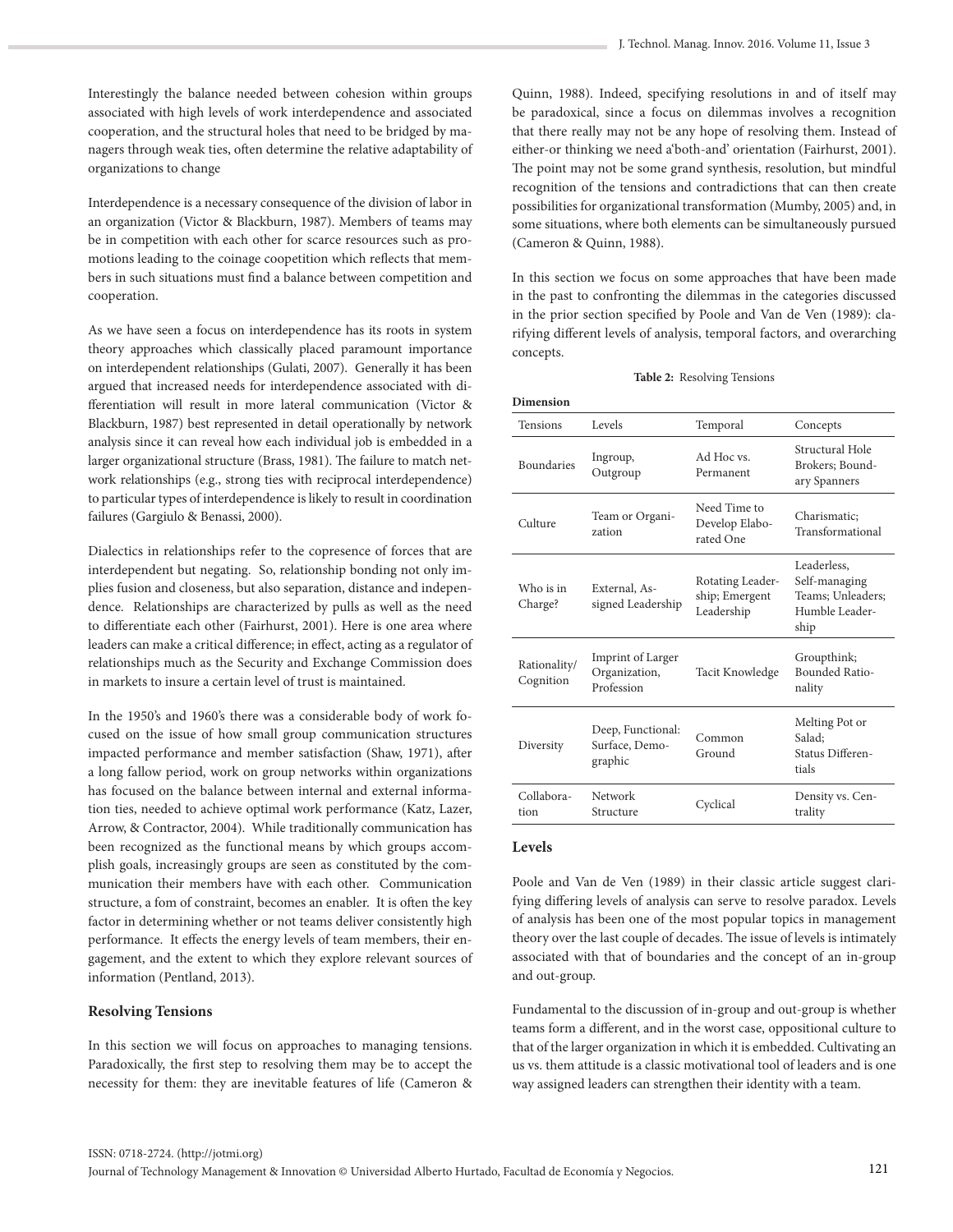External leadership of self-managing teams is inherently paradoxical, but also suggests ways of synthesizing these dilemmas. An external leader, the manager to whom they report, is often the one who sets broad goals for a team (e.g., developing a marketing campaign; generating a new product, developing recommendations for coping with a particular organizational problem, meeting productivity targets). Research on effective external leaders suggest that they move back forth across boundaries, seek information, persuade in and out group members to support one another, and empower their teams (Druskat & Wheeler, 2003). They serve a critical linkage between the operational goals of a team and the larger goals and political environment of the organization in which they are embedded.

Often the impact of diversity is determined by the demographics of the larger organization. The functional specialization of team members is often critical to the operation of interprofessional teams in health-care settings with the status of physicians often critical to how team activities will be evaluated by the larger organization of which they are a part.

The logic or schema that team members apply to problems is often based on the imprint of the larger organization and/or their professions. Whether or not a team departs from these starting points is often based on the temporal factors we will discuss in the next section. It takes time for a unique way of approaching problems to develop.

Organizational demography can also play a critical role. So a team of young engineers charged with developing a solution to a technical problem in a hidebound conservative organization dominated by old hands may have difficulty selling their solution and reaching the implementation stage.

An inherent benefit of a network approach to collaboration is its capturing of multiple levels when a census approach is used (Johnson, 2009). Starting with the basic building block of dyadic relationships clique membership in dense relationships can be revealed. These cliques and their interconnections in turn can reveal the overall structure of an organization.

## **Temporal Factors**

Poole and Van de Ven (1989) also recommended examining underlying temporal dynamics. The time orientation and temporal patterning of a team is often determined by outside forces. For teams one critical issue is whether they are temporary or permanent, the most basic form of temporal boundary. Ad hoc teams have difficulty developing an unique, idiosyncratic culture and an approach to problems that has its own rationality embodied in tacit knowledge. They also may truncate the natural processes needed for leadership emergence. Rotating leadership may be one way of resolving these issues. So, Davis and Eisenhardt (2011) found that in consortia, rotating leadership was ultimately more effective in producing innovation than either dominating or consensus leadership.

Time is also critical in the development of shared experiences that can overcome initially heterophilous groups by developing common grounds for approaching problems. These issues can impact the commitment level of team members.

Coopetition has been suggested as the sort of overarching concept we will discuss in the next section which encompasses the basic tension between team members need to cooperate at the same time they may be pursuing relatively scarce individual rewards such as promotion. This may reflect cyclical dynamics within a group with cooperation high at certain points, such as the presence of an external threat or deadline, followed by periods of internal competition.

## **Overarching Concepts**

Yet another approach to resolving dilemmas is to coin new terms (Poole & Van de Ven, 1989), such as structural hole brokers, which may include both underlying dimensions of the paradox; with structural holes often representing underlying differentiation processes, while brokers represent one approach to integration, spanning different teams (Burt, 1992; Johnson, 2004). Boundary spanning is often a critical function of leaders and part of the assigned role of appointed leaders.

Developing a culture and/or changing one have been associated with different types of leadership with terms like transformational and charismatic intimately involved with the development of particular cultures. Vision and culture often go hand-in-hand and communicating a clear vision is often seen as a major function of leadership. A focus on the functions served by leadership allows for a broader vision of so called 'leaderless' self-managing teams were many individuals can step to the fore to act in a distributed leadership fashion across the many functions successful teams need to focus on. Selfmanaging teams pose a number of puzzling paradoxes: "How does one lead those that are supposed to lead themselves? (Manz & Sims, 1984, pp. 409) and the 'unleader' –'one who leads others to lead themselves' (Manz & Sims, 1984, pp. 411)

Somewhat similarly, the concept of humble leadership has been advanced for someone who dominates through humility focusing on accomplishment rather than personal recognition. These leaders are self-confident enough to do good, but their efforts are never truly recognized nor should they be.

The term groupthink has come to symbolize the very human, group processes (e.g., cohesiveness, conformity) that conspire against 'good', rational decision making. Groupthink refers to the deterioration in mental efficiency, reality testing, and moral judgment that result from group pressures (Janis, 1971). It is associated with high group cohesiveness, insulation of the group, powerful leaders who use sanctions, and lack of decision-making norms.

Bounded rationality reflects the development of a common ground for understanding within which groups can make decisions reflecting their own internal logic (March, 1994).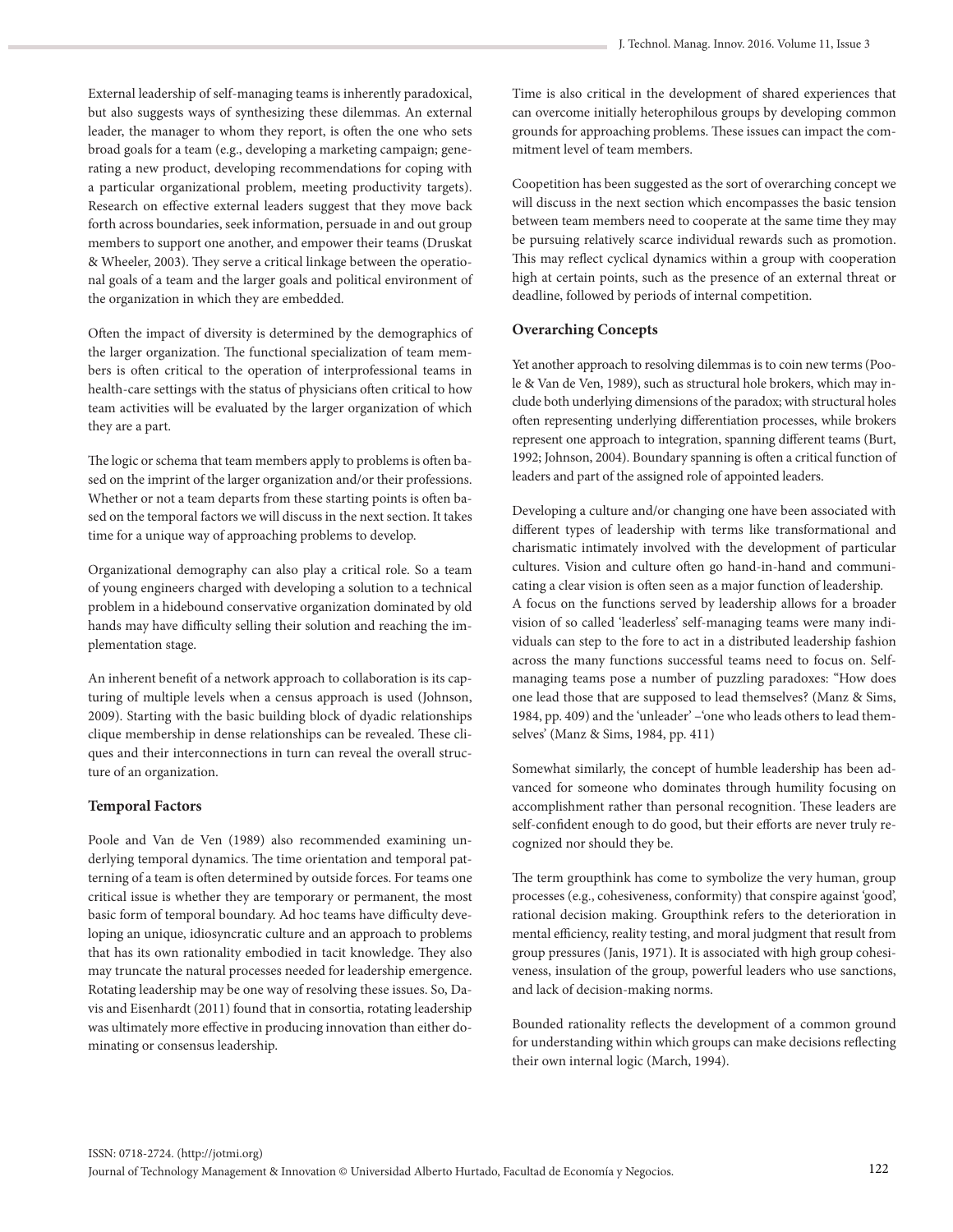Traditionally, dating back to small group communication network studies (Shaw, 1971), leadership has been associated with centrality in communication networks. While centralization describes the degree to which we are focused on particular nodes, density, on the other hand, has been proposed as an operationalization of shared leadership (Carson, Tesluk, & Marrone, 2007) and is commonly used as a measure of the internal network structure of teams (Henttonen, 2010). Density has been positively related to team performance and member satisfaction (Henttonen, 2010). It has also been described as the sort of bonding of a … "trusted community where interactions are familiar and efficient" (Hoppe & Reinelt, 2010, pp. 601). So, on the one hand a highly centralized group, which implies low density, implies a strong leader, but also suggests a poorly functioning team.

## **Conclusion**

One way of resolving tensions between leadership and teamwork is to approach conceptions of leadership in a different way. Emergent leadership, which is particularly important for self-managing teams, can be a result of many factors. Emergent leaders may be very capable of influencing, persuading other people to perform a certain tasks. They could have superior emotional intelligence and resulting social skills. They could be recognized for their superior performance. In Cattell's (1948) classic formulation regarding syntality, they could also best represent the group mind, personality, or the culture of a particular group. A critical factor relating to emergent leadership is that it stems, or flows, from the consent of team members. For our purposes perhaps a better approach to a definition of leadership is to reveal the more contemporary emphasis on coaching and advice. So a leader is a person who is able to mobilize team efforts on behalf of the accomplishment of mutual goals. There is also a recognition that a team can have multiple goals and different individuals may come to the fore as representing the people most likely to aid the group in their accomplishment. It has been suggested then that our focus should be on the process, functions of leadership rather than individual leaders (Morgerson, DeRue, & Karam, 2010).

One can mindfully accept paradox and use it constructively (Poole & Van de Ven, 1989). Indeed, our incomplete understanding can lead us to suggest resolutions that actually may be more troublesome than acceptance of the necessity of some dilemmas, which in turn leads us to a recognition that some tensions are inherently paradoxical. Increasingly dealing with dilemmas and paradoxes and their resulting tensions is a central concern of management (Luscher & Lewis, 2008) and the most effective leaders often exhibit paradoxical styles (Cameron & Quinn, 1988). It has been argued that 'masters of management' are those who can transcend their immediate work environment, viewing many different perspectives or sides of a dilemma simultaneously, developing seemingly paradoxical approaches to problems (Westenholz, 1993). Perhaps the worst thing a manager can do is let one side of the dilemma dominate (McLaren, 1982). Excellent companies have one striking feature – their ability to manage ambiguity and paradox (Peters & Waterman, 1982).

So, for example, while managers may design an organization to maximize one key concern (e.g., customers, products, functional specialties), they must through their own actions try to ameliorate the effects of their designs on other key organizational values. It has become commonplace to suggest that since organizations have multiple, often conflicting goals, that awareness of them is salutary for organizational learning and performance (Rice, 2008). As in design, managers need to be conscious of implications of choices; if the system supports one value, management can act to offset its harmful effect on another. So long term sustainability requires attention to multiple, competing demands (Smith & Lewis, 2011).

Being forced to choose between unpleasant, disagreeable, unfavorable dilemmas is often very difficult, but the important thing is that we be conscious of them so that we are clear as to their costs and benefits, since there are often unintended consequences or tradeoffs in choosing one over the other. Sometimes, as in Eastern religion's concepts of yin/yang, it is perhaps better to accept the presence of a two-sided coin and relish the interplay between them (Gupta, Smith, & Shalley, 2006), rather than maximize one at the expense of the other. Do Asian cultures, who have an appreciation of duality and for collectivistic approaches have a clear strategic advantage when it comes to managing paradox? Confucianism and Daoism teach leaders to be self-deprecating and to lead without appearing to lead (Ou et al., 2014).

Often our larger, normative cultural understanding prevents us from comprehending the true balance needed and the costs and benefits of potential resolutions. The psychological focus of leadership studies in the US, which is deeply embedded in our culture, has led to a neglect of macro-issues (Fairhurst, 2001). Understanding these tensions provides another way of moving away from transformational charismatic views of leadership and a more critical view that of power and agency, compliance and conformity, resistance and dissent (Collinson & Tourish, 2015).

## *About author*

J. DAVID JOHNSON (PH.D, Michigan State University, 1978) is currently a professor in the Department of Communication. He has over 18 years of experience in assigned leadership positions. He has also held academic positions at Michigan State University, University of Wisconsin Milwaukee, Arizona State University, and the State University of New York at Buffalo and was a media research analyst for the U. S. Information Agency. He has authored over 80 refereed publications and he has been recognized as one of the most prolific scholars in the field of communication. His publications have appeared in such journals as Academy of Management Review, Communication Yearbook, Human Communication Research, Communication Research, Communication Monographs, Journal of Business Communication, and Social Networks. He has also received grants from the National Cancer Institute, Michigan Department of Public Health, Michigan Department of Transportation, and National Association of Broadcasters. His major research interests focus on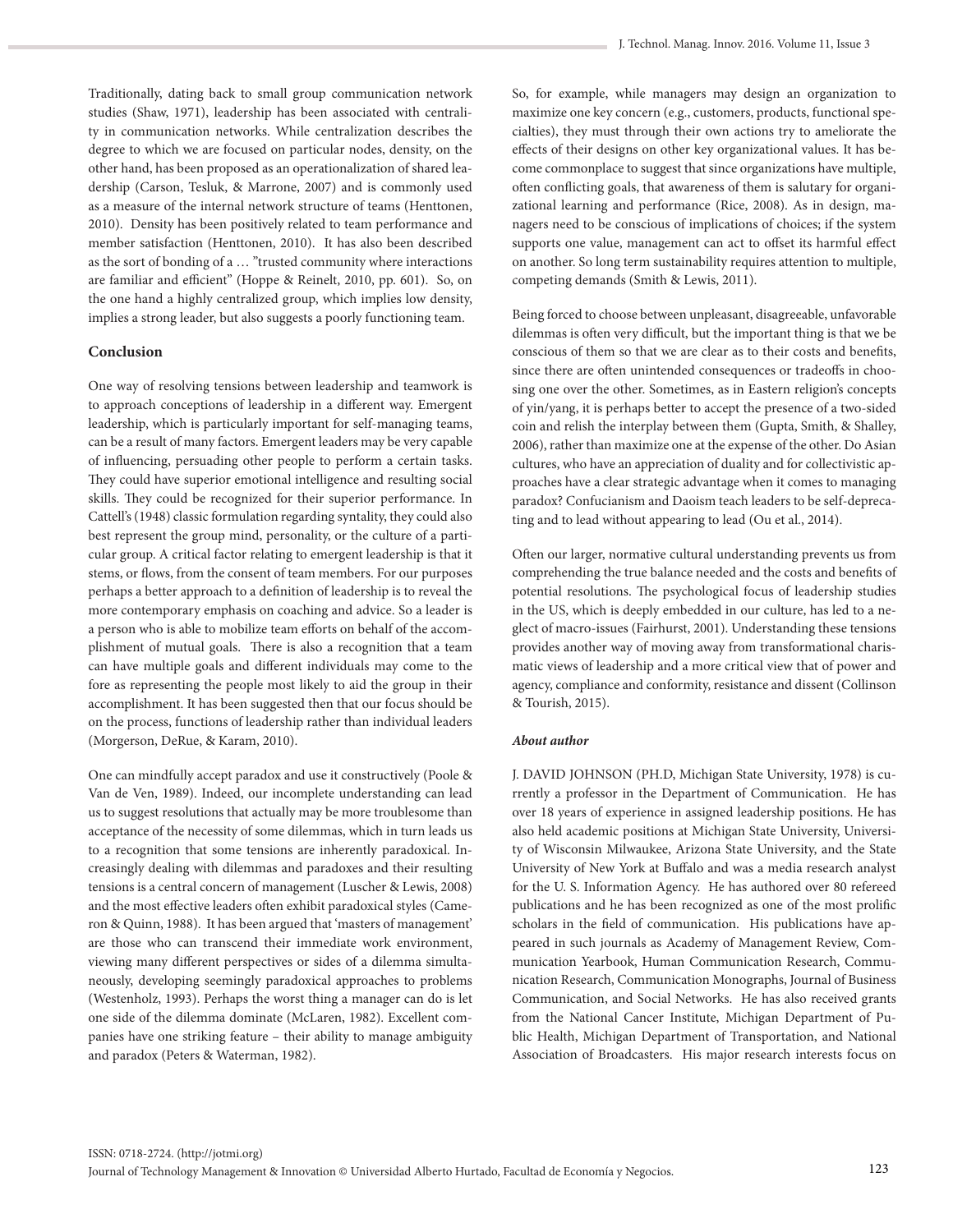organizational communication structures, information seeking, and health communication. He has published eight books including: Information seeking: An organizational dilemma; Organizational communication structure; Innovation and Knowledge Management: The Cancer Information Service Research Consortium; Dosage; and Managing Knowledge Networks.

## **References**

Agrell, A., & Gustafson, R. 1996. Innovation and creativity in work groups. In M. West (Ed.), *Handbook of work group psychology*: 317- 343. Sussex, England: John Wiley.

Brass, D. J. 1981. Structural relationships, job characteristics, and worker satisfaction and performance. *Administrative Science Quarterly*, 26: 331-348.

Burt, R. S. 1992. *Structural holes: The social structure of competition*. Cambridge, MA: Harvard University Press.

Cameron, K. S., & Quinn, R. E. 1988. Organizational paradox and transformation. In R. E. Quinn, & K. S. Cameron (Eds.), *Paradox and transformation: Toward a theory of change in organizationa and management*: 1-18. Cambridge, MA: Ballinger.

Carlile, P. R. 2004. Transferring, translating, and transforming: An integrative framework for managing knowledge across boundaries. *Organization Science*, 15: 555-568.

Carson, J. B., Tesluk, P. E., & Marrone, J. A. 2007. Shared leadership in teams: An investigation into antecedent conditions and performance. *Academy of Management Journal*, 50(5): 1217-1234.

Cattell, R. B. 1948. Concepts and methods in the measurement of group syntality. *Psychological Review*, 55(1): 48-63.

Collinson, D., & Tourish, D. 2015. Teaching leadership critically: New directions of leadership pedagogy. *Academy of management Learning & Education*, 14(4): 576-594.

Cooren, F., Matte, F., Benoit-Barne, C., & Brummans, B. H. J. M. 2013. Communication as ventroloquism: A grounded-in-action approach to the study of organizational tensions. *Communication Monographs*, 80(3): 255-277.

Davis, J. P., & Eisenhardt, K. M. 2011. Rotating leadership and collaborative innovation: Recombination processes in symbiotic relationships. *Administrative Science Quarterly*, 56(2): 159-201.

DeChurch, L. A., & Mesmer-Magnus, J. R. 2010. The cognitive underpinnings of effective teamwork: A metaanalysis. *Journal of Applied Psychology*, 95(1): 32-53.

Druskat, V. U., & Wheeler, J. V. 2003. Managing from the boundary: The effective leadership of self-managing work teams. *Academy of Management Journal*, 46(4): 435-457.

Eisenhardt, K. M. 2000. Paradox, spirals, ambivalence: The new language of change and pluralism. *Academy of Management Review*, 25: 703-705.

Fairhurst, G. T. 2001. Dualisms in leadership research, *The new handbook of organizational communication: Advances in theory, research, and methods*: 379-439. Thousand Oaks, CA: Sage.

Gargiulo, M., & Benassi, M. 2000. Trapped in your own net? Network cohesion, structural holes, and the adaption of social capital. *Organization Science*, 11: 183-196.

Gibb, C. A. 1969. Leadership. In G. Lindzey, & E. Aronson (Eds.), *The handbook of social psychology*, Vol. 4: 212-213. Reading, MA: Addison-Wesley.

Gouran, D. S. 1982. *Making decsions in groups: Choices and consequences*. Glenview, IL: Scott, Foresman and company.

Gulati, R. 2007. *Managing network resources: Alliances, affiliations, and other relational assets*. New York: Oxford University Press.

Gupta, A. K., Smith, K. G., & Shalley, C. E. 2006. The interplay between exploration and exploitation. *Academy of Management Journal*, 49: 693-706.

Henttonen, K. 2010. Exploring social networks on the team level - A review of the empirical literature. *Journal of Engineering and Technology Management*, 27(1-2): 74-109.

Hollander, E. P. 1978. *Leadership dynamics: A practical guide to effective relationships*. New York: Free Press.

Homans, G. C. 1950. *The human group*. New York: Harcourt, Brace & World.

Hoppe, B., & Reinelt, C. 2010. Social network analysis and the evaluation of leadership networks. *The Leadership Quarterly*, 21: 600-619.

Huckfeldt, R., Johnson, P. E., & Sprague, J. 2004. *Political disagreement: The survival of diverse opinions within communication networks*. New York: Cambridge University Press.

Janis, I. L. 1971. Groupthink. *Psychology Today*: 43-76.

Johnson, J. D. 2004. The emergence, maintenance, and dissolution of structural hole brokerage within consortia. *Communication Theory*, 14: 212-236.

Johnson, J. D. 2009. *Managing knowledge networks*. Cambridge, UK: Cambridge University Press.

Joshi, A. 2006. The influence of organizational demography on the external networking behavior of teams. *Academy of Management Journal*, 31: 583-595.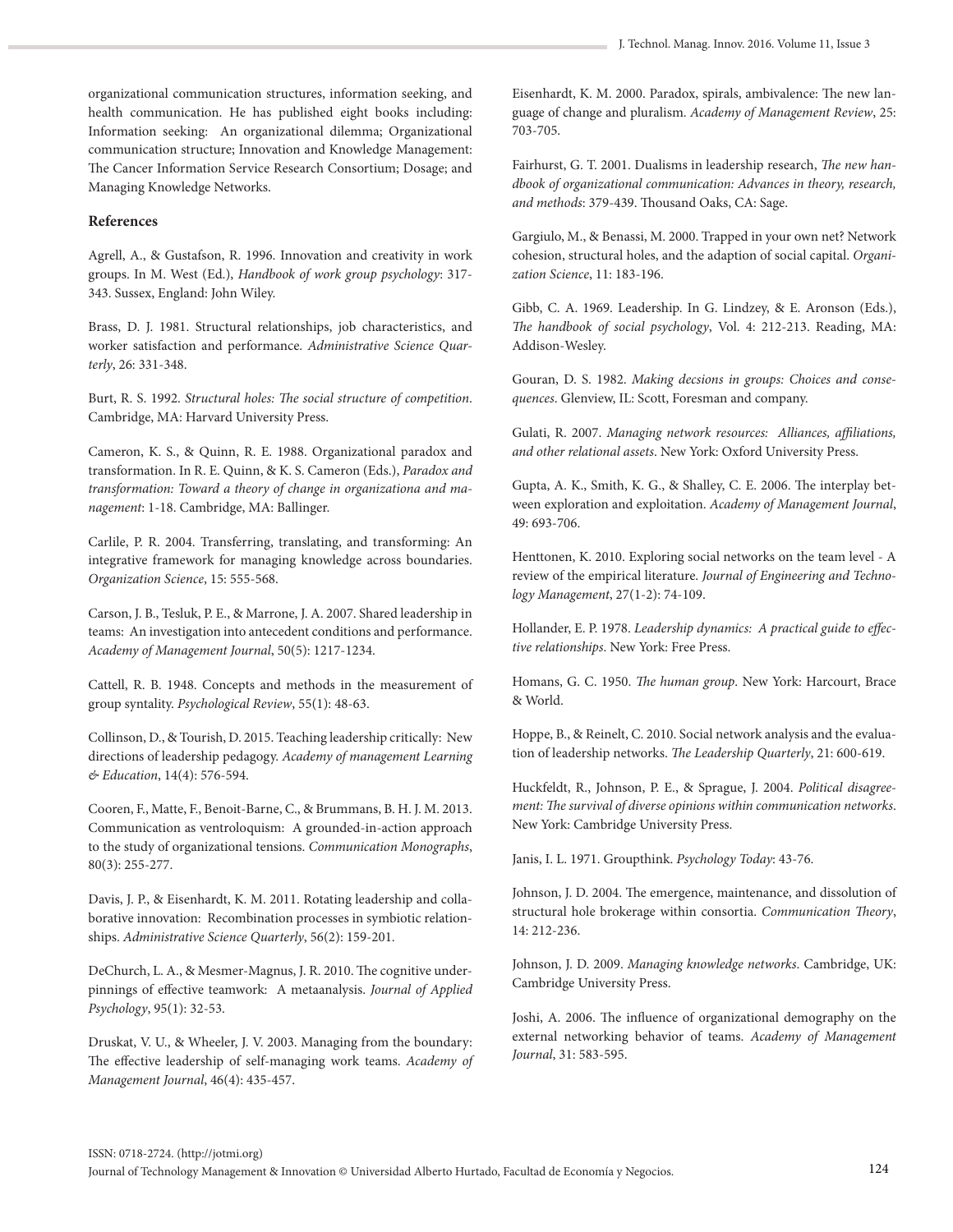Katz, E., & Lazersfeld, P. F. 1955. *Personal influence: The part played by people in the flow of mass communications*. New York: The Free Press. Katz, N., Lazer, D., Arrow, H., & Contractor, N. 2004. Network theory and small groups. *Small Group Research*, 35: 307-332.

Katzenbach, J. R., & Smith, D. K. 2013. The discipline of teams. In H. B. Review (Ed.), *On teams*: 35-53. Boston: Harvard Business Review Press.

Kilduff, M., & Tsai, W. 2003. *Social networks and organizations*. Thousand Oaks, CA: Sage.

Leonard, D. A. 2006. Innovation as a knowledge generation and transfer process. In A. Singhal, & J. W. Dearing (Eds.), *Communication of innovations: a journey with Ev Rogers*: 83-111. Thousand Oaks, CA: Sage.

Lewis, M. 2000. Exploring paradox: Toward a more comprehensive guide. *Academy of Management Review*, 25(760-776).

Luscher, L. S., & Lewis, M. W. 2008. Organizational change and managerial sensemaking: Working through paradox. *Academy of Management Journal*, 51: 221-240.

Manz, C. C., & Sims, H. P., Jr.,. 1984. Searching for the 'unleader:' Organizational member views on leading self-managed groups. *Human Relations*, 37(5): 409-424.

March, J. G. 1994. *A primer on decision making: How decisions happen*. New York: Free Press.

March, J. G., & Simon, H. A. 1958. *Organizations*. New York: John Wiley.

McLaren, R. I. 1982. *Organizational dilemmas*. New York: John Wiley. Morgerson, F. P., DeRue, D. S., & Karam, E. P. 2010. Leadership in teams: A functional approach to understanding leadership structures and processes. *Journal of Management*, 36(1): 5-39.

Mumby, D. K. 2005. Theorizing resistance in organization studies: A dialectical approach. *Management Communication Quarterly*, 19: 19-44.

Mumford, M. D., Zaccaro, S. I., Harding, F. D., Jacobs, T. O., & Fleishman, E. A. 2000. Leadership skills for a changing world: Solving complex problems. *Leadership Quarterly*, 11(1): 11-35.

Ou, A. Y., Tsui, A. S., Kinicki, A. J., Waldman, D. A., Xiao, Z., & Song, L. J. 2014. Humble Chief Executive Officers' connection to top management team integration and middle managers' responses. *Administrative Science Quarterly*, 59(1): 34-72.

Pelz, D. C. 1952. Influence: a key to effective leadership in the firstline supervisor. *Personnel*, 29: 209 -- 217.

Pentland, A. 2013. The new science of building great teams. In H. B. Review (Ed.), *On teams*: 1-2o. Boston, MA: Harvard Business Review Press. Peters, T. J., & Waterman, R. H., Jr. . 1982. *In search of excellence: Lessons from America's best run companies*. New York: Harper & Row.

Poole, M. S., & Real, K. 2003. Groups and teams in health care: Communication and effectiveness. In T. L. Thompson, A. M. Dorsey, K. I. Miller, & R. Parrott (Eds.), *Handbook of Health Communication*: 369- 402. Mahwah, NJ: Lawrence Earlbaum Associates.

Poole, M. S., & Van de Ven, A. H. 1989. Using paradox to build management and organizational theories. *Academy of Management Review*, 14: 562-578.

Rice, R. E. 2008. Unusual routines: Organizational (non)sensemaking. *Journal of Communication*, 58: 1-19.

Rosenkopf, L., & Nerkar, A. 2001. Beyond local search: Boundaryspanning, exploration, and Impact in the optical disk industry. *Strategic Management Journal*, 22: 287-306.

Salas, E., & Cooke, N. J. 2008. On teams, teamwork, and team performance: Discoveries and developments. *Human Factors*, 50(3): 540-547.

Salas, E., Sims, D. F., & Burke, C. S. 2005. Is there a 'big five' in teamwork? *Small Group Research*, 36(5): 555-599.

Schein, E. H. 1983. The role of the founder in creating organizational culture. *Organizational Dynamics*, 12(Summer): 13-28.

Scott, J. 2000. *Social network analysis: A handbook* (2nd ed.). Thousand Oaks, CA: Sage.

Shaw, M. E. 1971. *Group dynamics: The psychology of small group behavior*. New York: McGraw-Hill.

Sheard, A. G., & Kakabadse, A. P. 2004. A process perspective on leadership and team development. *Journal of Management Development*, 23(1): 7-106.

Smith, W. K., & Lewis, M. W. 2011. Toward a theory of paradox: A dynamic equilibrium model of organizing. *Academy of Management Review*, 36(2): 381-403.

Smithson, M. 1989. *Ignorance and uncertainty: Emerging paradigms*. New York: Springer-Verlag.

Solansky, S. T. 2008. Leadership style and team processes in self-managed teams. *Journal of Leadership and Organizational Studies*, 14(4): 332-341.

Staw, B. M., Sandelands, L. E., & Dutton, J. E. 1981. Threat rigidity effects in organizational behavior: A multilevel analysis. *Administrative Science Quarterly*, 26: 501-524.

Taylor, A., & Greve, H. R. 2006. Superman or the Fantastic Four? Knowledge combination and experience in innovative teams. *Academy of Management Journal*, 49: 723-740.